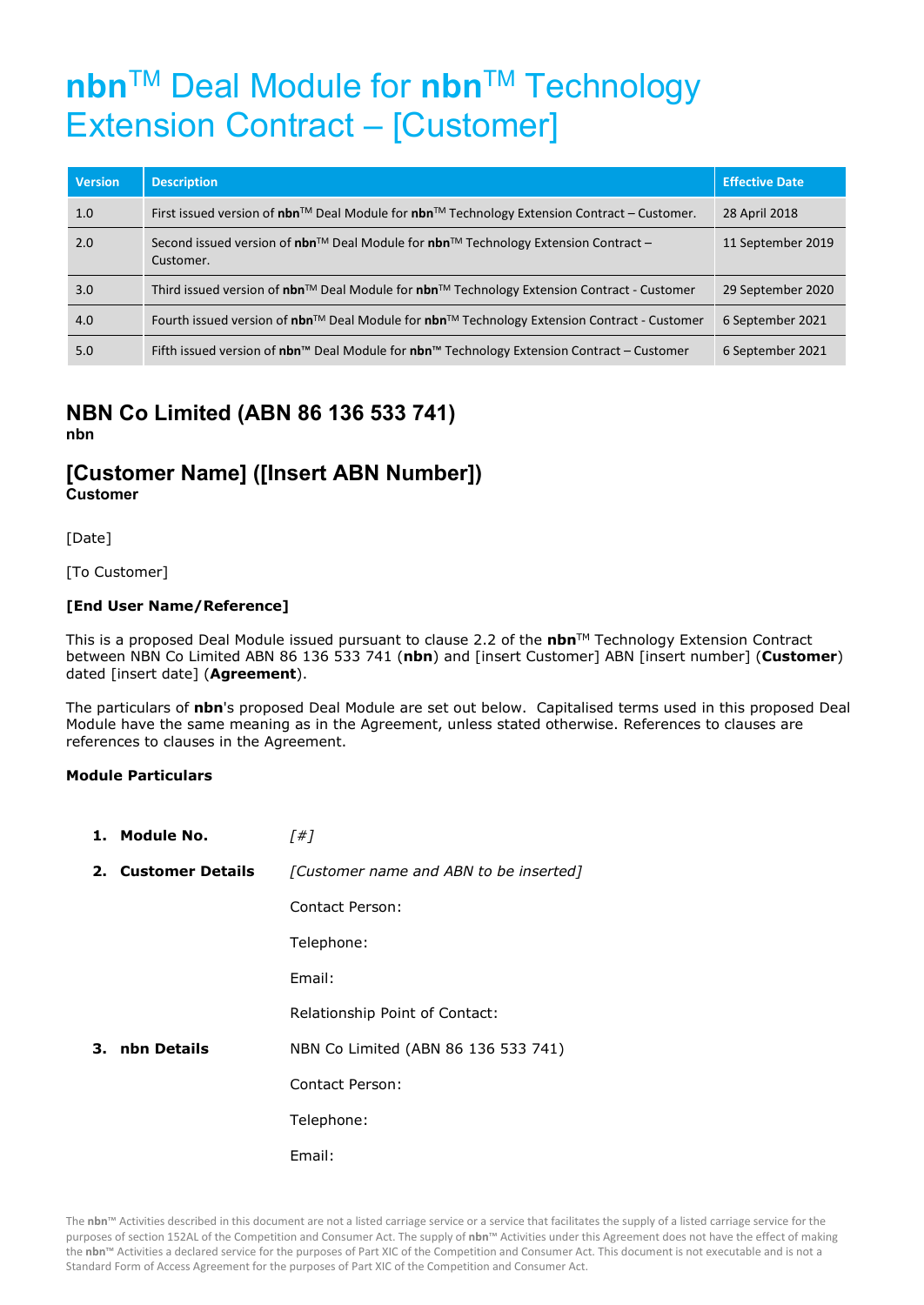Relationship Point of Contact:

|  |                                                                         | 4. Original Technology For each Premises, as set out in the column marked 'Original nbn Technology'<br>in Annexure A of this Deal Module.                                                      |                                                                                                                    |                               |                                                                 |  |  |
|--|-------------------------------------------------------------------------|------------------------------------------------------------------------------------------------------------------------------------------------------------------------------------------------|--------------------------------------------------------------------------------------------------------------------|-------------------------------|-----------------------------------------------------------------|--|--|
|  | 5. Chosen Technology                                                    | For each Premises, as set out in the column marked 'Chosen nbn Technology'<br>in Annexure A of this Deal Module.                                                                               |                                                                                                                    |                               |                                                                 |  |  |
|  |                                                                         |                                                                                                                                                                                                | <b>6. Number of Premises</b> $[#Premises to be inserted]$                                                          |                               |                                                                 |  |  |
|  | 7. Number of Churn<br><b>Premises</b>                                   | [#Churn Premises to be inserted if applicable]                                                                                                                                                 |                                                                                                                    |                               |                                                                 |  |  |
|  | 8. Premises                                                             |                                                                                                                                                                                                | Premises in respect of which nbn will perform a Technology Change as set out<br>in Annexure A of this Deal Module. |                               |                                                                 |  |  |
|  | 9. Upfront Build                                                        |                                                                                                                                                                                                |                                                                                                                    |                               | <b>Amount</b> Invoice Trigger Dates                             |  |  |
|  | Charge                                                                  |                                                                                                                                                                                                | <b>Deposit</b>                                                                                                     | 5#1                           | #                                                               |  |  |
|  |                                                                         |                                                                                                                                                                                                | <b>Instalments</b>                                                                                                 | 5#1                           | #                                                               |  |  |
|  |                                                                         |                                                                                                                                                                                                |                                                                                                                    | [\$#]                         | #                                                               |  |  |
|  |                                                                         |                                                                                                                                                                                                | Total (ex. GST)                                                                                                    | [\$#]                         |                                                                 |  |  |
|  | 10. Invoice Event                                                       |                                                                                                                                                                                                | [#Invoice Event dates to be inserted]                                                                              |                               |                                                                 |  |  |
|  | 11. Deferred Charge                                                     |                                                                                                                                                                                                | [#Deferred Charge to be inserted]                                                                                  |                               |                                                                 |  |  |
|  | 12. Module<br><b>Commencement</b><br><b>Date</b>                        |                                                                                                                                                                                                |                                                                                                                    |                               | The date on which this Deal Module is accepted by the Customer. |  |  |
|  | <b>13. Module Expiry Date</b> [For Deal Modules with a Deferred Charge: |                                                                                                                                                                                                |                                                                                                                    |                               |                                                                 |  |  |
|  |                                                                         | The date that is the earlier of:                                                                                                                                                               |                                                                                                                    |                               |                                                                 |  |  |
|  |                                                                         | [#Date of Module Expiry Date to be inserted]; and<br>the Repayment Date.<br>$\bullet$                                                                                                          |                                                                                                                    |                               |                                                                 |  |  |
|  |                                                                         | For the purposes of this item 13, the Repayment Date means the first date on<br>which all of the following events have occurred in respect of this Deal Module:                                |                                                                                                                    |                               |                                                                 |  |  |
|  |                                                                         | (i)                                                                                                                                                                                            | the sum of:                                                                                                        |                               |                                                                 |  |  |
|  |                                                                         |                                                                                                                                                                                                | Α.                                                                                                                 |                               | all Revenue Credit Amounts; plus                                |  |  |
|  |                                                                         |                                                                                                                                                                                                | В.                                                                                                                 | all Deferred Charge Payments, |                                                                 |  |  |
|  |                                                                         | paid to nbn, is equal to or exceeds the total Deferred Charge;                                                                                                                                 |                                                                                                                    |                               |                                                                 |  |  |
|  |                                                                         | the Upfront Build Charge (if any) is fully paid to nbn; and<br>(ii)                                                                                                                            |                                                                                                                    |                               |                                                                 |  |  |
|  |                                                                         | the Date of Practical Completion has occurred for all Premises under this<br>(iii)<br>Deal Module (other than those Premises in respect of which the<br>Technology Change has been cancelled). |                                                                                                                    |                               |                                                                 |  |  |
|  |                                                                         | For example: For the avoidance of doubt, if the Module Commencement<br>Date is [#date], the latest possible Module Expiry Date will be [#date].]                                               |                                                                                                                    |                               |                                                                 |  |  |
|  |                                                                         | [For Deal Modules with only an Upfront Build Charge:                                                                                                                                           |                                                                                                                    |                               |                                                                 |  |  |
|  |                                                                         | The date that is the later of the:                                                                                                                                                             |                                                                                                                    |                               |                                                                 |  |  |
|  |                                                                         | (i)                                                                                                                                                                                            |                                                                                                                    |                               | last Date of Practical Completion for all the Premises; and     |  |  |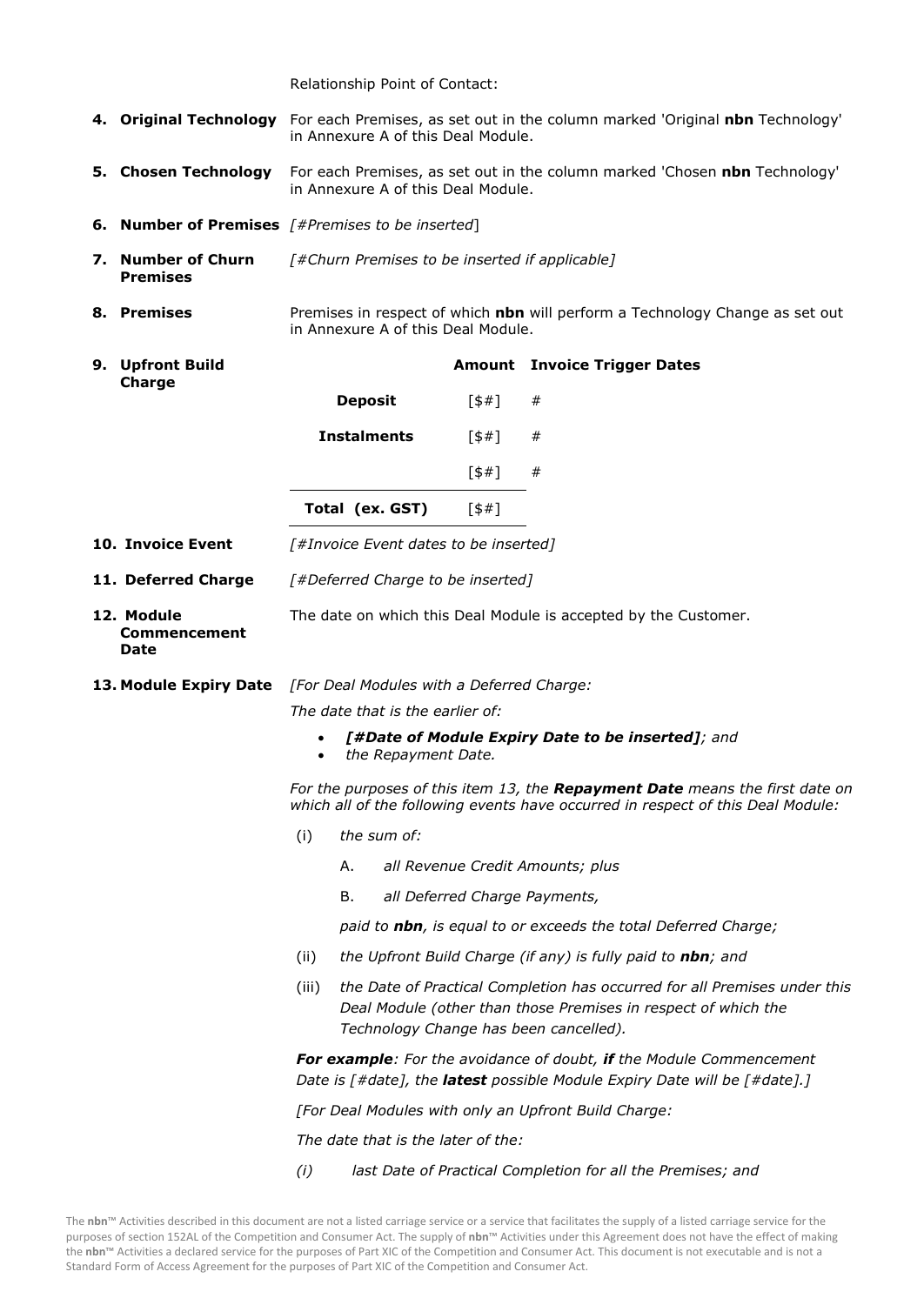|                                        | date the Upfront Build Charge is fully paid to nbn.]<br>(ii)                                                                                     |  |  |  |  |
|----------------------------------------|--------------------------------------------------------------------------------------------------------------------------------------------------|--|--|--|--|
| 14. Deferred Charge<br><b>Payments</b> | [#Frequency and amount to be inserted if applicable]                                                                                             |  |  |  |  |
| <b>15. Revenue Credit</b><br>Amount    | [Details of all recurring charge and early termination payment amounts that<br>contribute to Revenue Credit Amount to be inserted if applicable] |  |  |  |  |
| <b>16. Premises Amount</b>             | [Details of Premises Amount to be inserted if applicable]                                                                                        |  |  |  |  |
| <b>17. Transition Out</b>              | [Any transition obligations to be included]                                                                                                      |  |  |  |  |
| <b>18. Confidentiality</b>             | [Any special confidentiality arrangements that are in addition or which differ<br>from the head terms to be included]                            |  |  |  |  |
| 19. Liability Cap                      | [Insert any change to the Liability Cap applicable for a Deal Module]                                                                            |  |  |  |  |
| <b>20. Special Conditions</b>          | [Insert any special conditions // As set out in Annexure B // Not Applicable]                                                                    |  |  |  |  |

This proposed Deal Module constitutes a legally binding offer by **nbn** in accordance with the terms of the Agreement. This offer is open for acceptance until 5:00pm on *[insert date]* following which it will expire and be incapable of acceptance by the Customer.

Signed for **nbn co limited** by its authorised representatives:

Signature of authorised representative Signature of authorised representative

Name of authorised representative Name of authorised representative

Date of signature Date of signature Date of signature

## Deal Module Acceptance by Customer

By executing below the Customer accepts the terms of the proposed Deal Module dated [**insert date**]

| Executed by <i>[insert full name of</i><br><b>Customer</b> ] by its authorised representatives: |                                        |
|-------------------------------------------------------------------------------------------------|----------------------------------------|
| Signature of authorised representative                                                          | Signature of authorised representative |
| Name of authorised representative                                                               | Name of authorised representative      |
| Date of signature                                                                               | Date of signature                      |